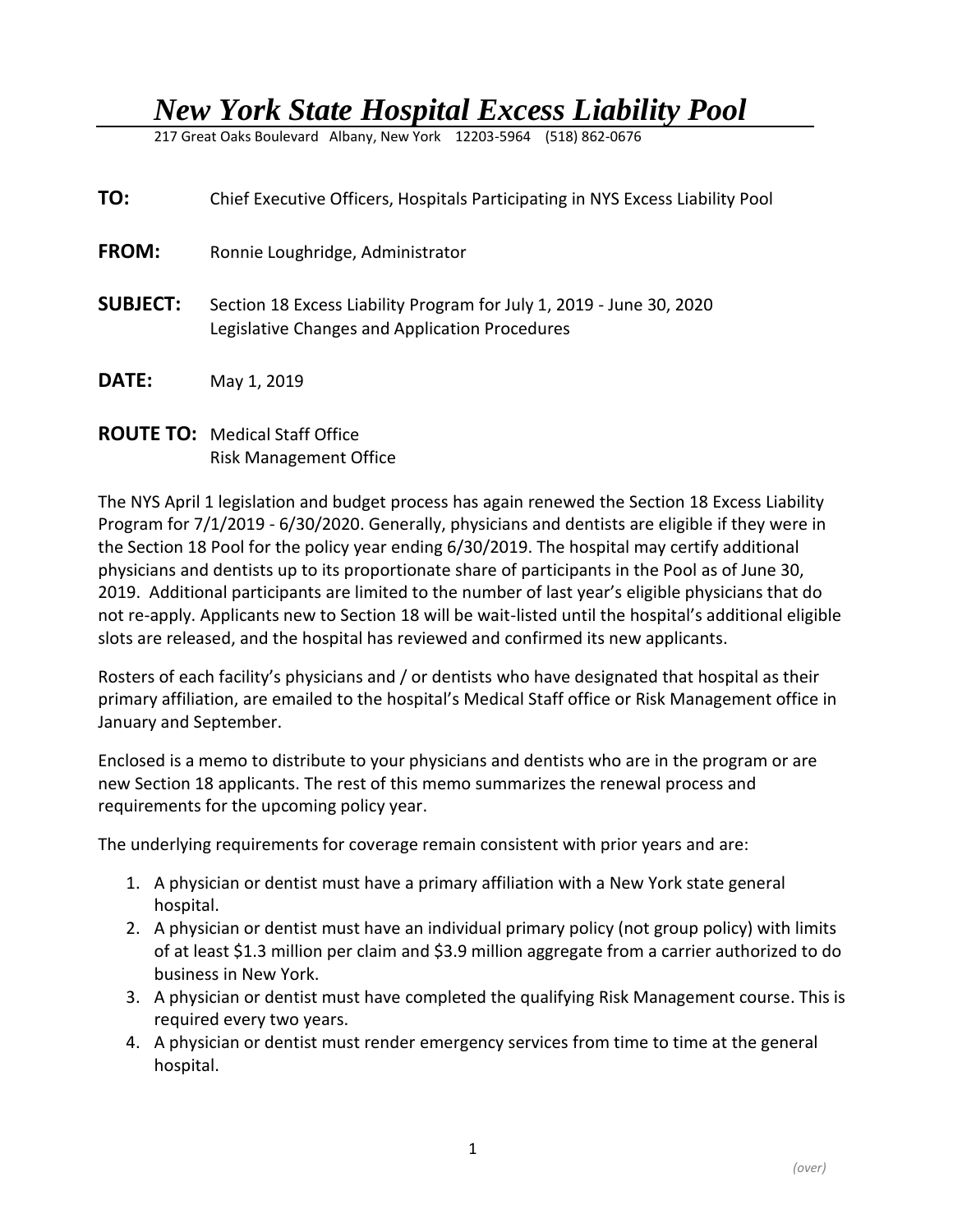The excess carriers will mail or email renewal applications to the existing policyholders for the 7/1/2019 -6/30/2020 policy during May 2019. The physicians and dentists need to complete and return the applications as instructed by their carrier.

New applicants can obtain application forms from the carriers' web sites or by contacting the excess carriers directly. New enrollees should have their completed applications reviewed by their hospital's Risk Management office by June 1, 2019 so the hospital can validate the physicians' and dentists' hospital affiliation, their Section 18 eligibility, as well as other information. Completed applications of newly affiliated physicians and dentists are due to the excess carrier by July 1, 2019. Total enrollment closes as of December 31.

If you have questions regarding the Section 18 Excess Liability Pool Program, please call the Pool office at 518.862.0676 or email [RLoughridge@HPICgroup.com.](file://///HPIC-DC1/Vol1/Users/rloughri/Pool%20Renewal%20Letters%20&%20Attachments-CEO-CMOltr/2018-2019/RLoughridge@HPICgroup.com) Thank you.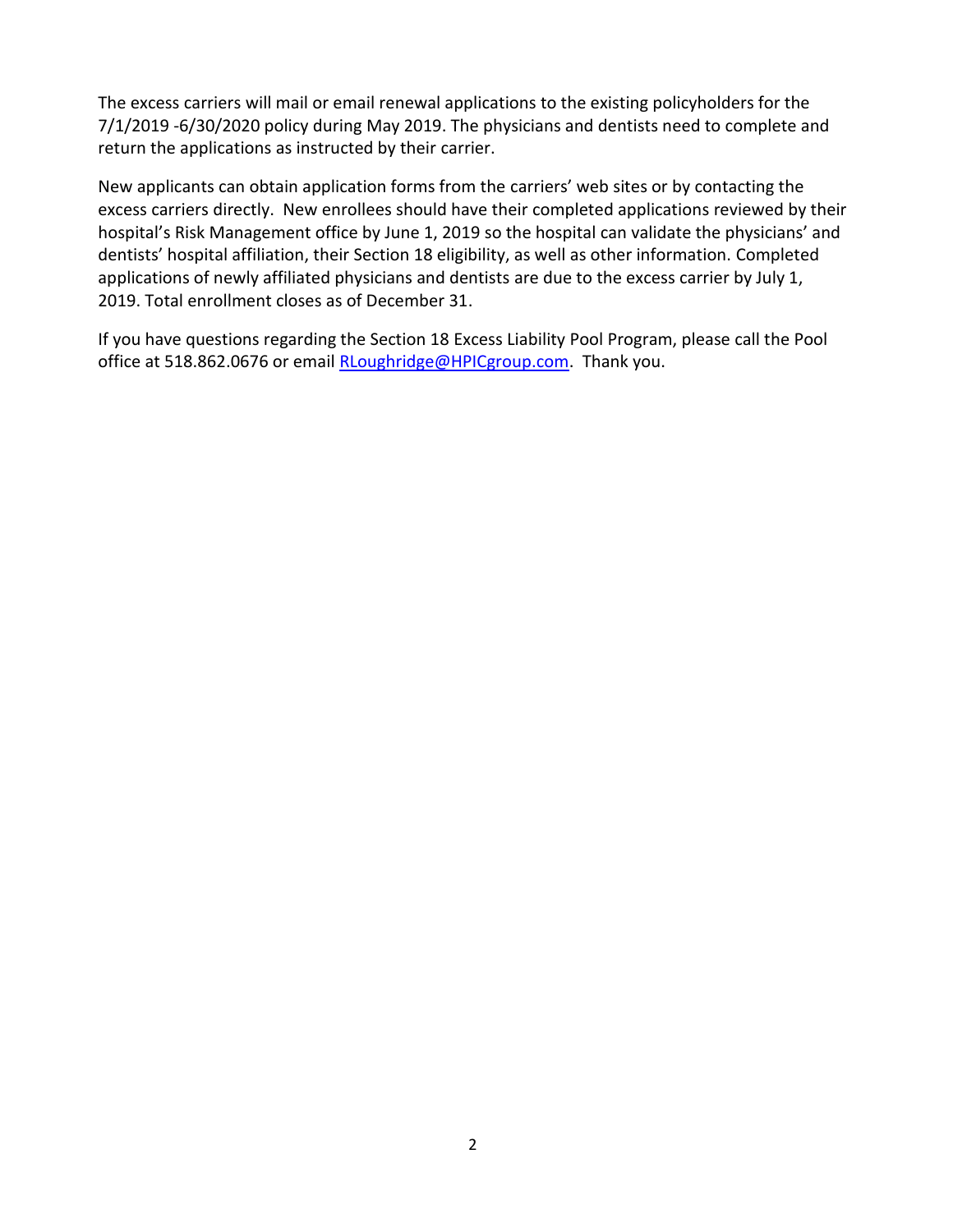## *New York State Hospital Excess Liability Pool*

217 Great Oaks Boulevard Albany, New York 12203-5964 (518) 862-0676

**TO:** Physicians and Dentists Applying for NYS Excess Liability Malpractice Insurance

- **FROM:** Ronnie Loughridge, Administrator
- **SUBJECT:** Section 18 Excess Liability Medical Malpractice Coverage Policy Year July 1, 2019 - June 30, 2020
- **DATE:** May 1, 2019

According to Section 18 of the Medical Malpractice Reform Act, you may be eligible for coverage of \$1 million /\$3 million in excess of your \$1.3 million per claim /\$3.9 million aggregate primary policy through the hospital where you are primarily affiliated. The NYS Excess Liability Pool is responsible for securing this excess liability coverage on your behalf. The following are instructions on how to apply for coverage.

Your current excess carrier will mail/ email an excess renewal application form to you by mid-May for you to complete and return to the carrier. You need to complete and return the application to the carrier promptly in order to receive excess liability program coverage beginning July 1, 2019.

The underlying requirements for coverage remain consistent with prior years and are:

- 1. A physician or dentist must have an affiliation with a New York state general hospital.
- 2. A physician or dentist must have an individual primary policy (not group policy) with limits of at least \$1.3 million per claim / \$3.9 million aggregate from a carrier authorized to do business in New York.
- 3. A physician or dentist must have completed the biennially required Risk Management course.
- 4. A physician or dentist must render emergency services from time to time at the general hospital.

Please pay particular attention to the following items when completing the application:

- Apply through only one hospital the hospital where you are primarily affiliated
- Your full name and address as it should appear on the policy
- Your six digit NYS physician or dentist medical license number
- Primary policy information including accurate effective and expiration dates
- ◆ Specialty classification
- ◆ Claims history
- Original signatures for release and exchange of information
- $\bullet$  File a complete application on a timely basis.

Incomplete applications received by the carrier are subject to refusal of coverage. If an incomplete application is returned, you may not be granted coverage for the full policy year. Total enrollment closes as of December 31.

Physicians and dentists new to the program can obtain an application from one of the carriers listed (over). If you have any questions regarding the Section 18 Pool Program, please call the Pool office at 518.862.0676 or email [RLoughridge@HPICgroup.com.](file://///HPIC-DC1/Vol1/Users/rloughri/Pool%20Renewal%20Letters%20&%20Attachments-CEO-CMOltr/2018-2019/RLoughridge@HPICgroup.com) Thank you.